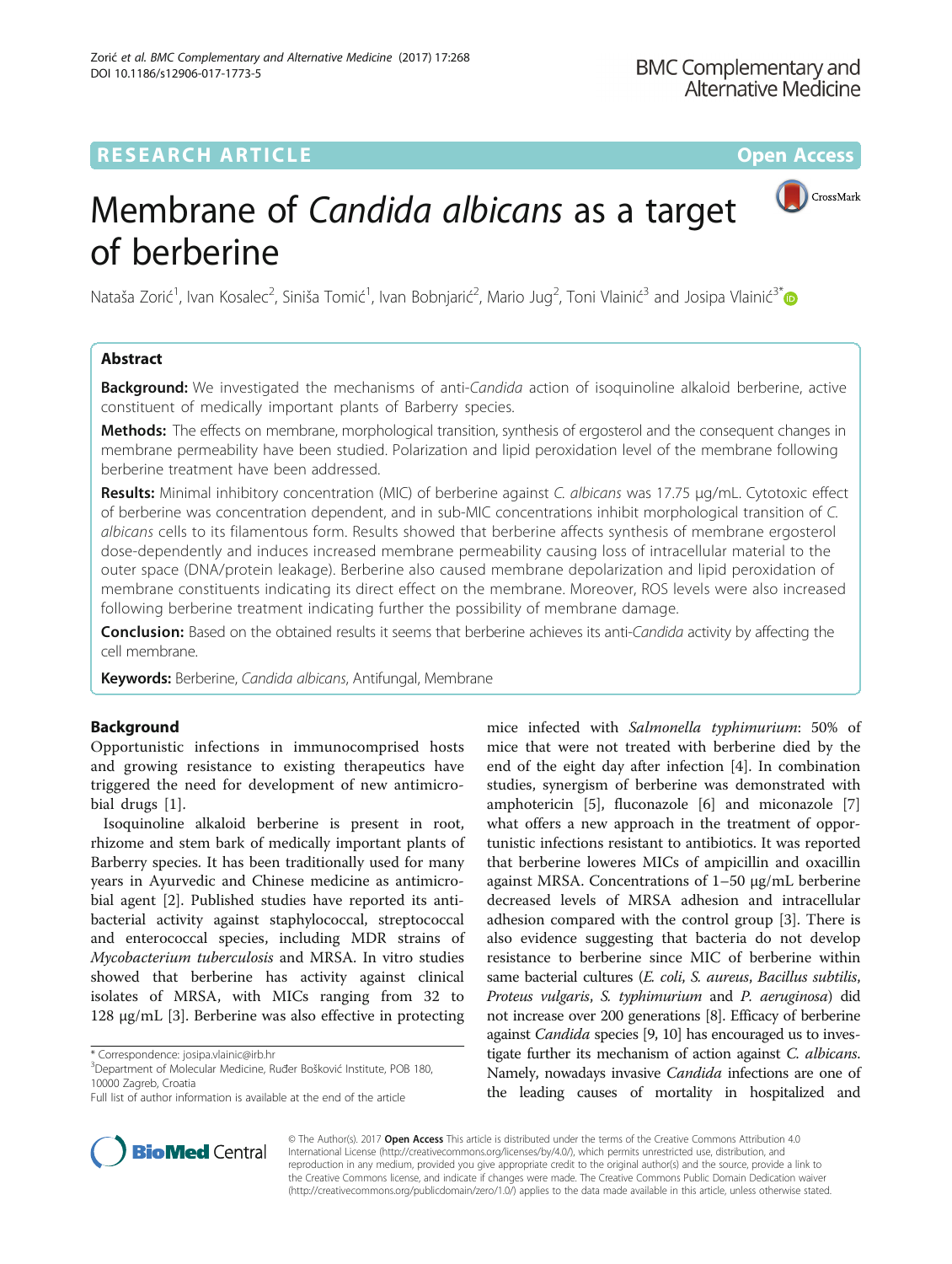<span id="page-1-0"></span>immunocompromised patients. In the present study in vitro techniques have been utilized with the aim to evaluate berberine as a potential antifungal therapeutic and its effects on the membrane and cell wall.

# Methods

# Microorganism

Candida albicans strain ATCC 90028 from stock culture collection of the Department of Microbiology, Faculty of Pharmacy and Biochemistry, University of Zagreb was used for all assays performed.

#### Berberine preparation

Berberine (chloride form purchased from Sigma, USA) was dissolved in 50%  $(v/v)$  ethanol to prepare stock solution  $(5 \mu g/mL)$ .

# Berberine uptake into C. albicans cells

Intracellular berberine concentration was detected in exponentially growing C. albicans cells [[9](#page-8-0)]. Briefly, cells were harvested, washed twice with PBS (Phosphatebuffered saline), and re-suspended at  $5 \times 10^7$  cells/mL. Different concentrations of berberine (5, 10, 25, 50 and 100 μg/mL) were added. PBS was added to the control tube (not presented in Fig. 1 since this fluorescence was set as background). One milliliter of each sample was incubated at 37 °C for 15 and 60 min, centrifuged, washed twice with PBS, and re-suspended.  $OD_{600}$  of each sample was adjusted to 0.1 prior to readings. Fluorescence was read in triplicate in 100 μL of each sample from a black 96-well microplate (Greiner, Germany) with a 405 nm excitation and 520 nm emission (Infinite 200 microplate reader, Tecan Group Ltd., Switzerland).

# Determination of antifungal susceptibility

The minimum inhibitory concentration of berberine as the lowest concentration giving rise to an inhibition of growth of ≥50% of that of the drug-free control against

C. albicans was assessed according to the method reported by Wei and colleagues [\[7](#page-8-0)] with minor modifications. Suspension of C. albicans cells was added in sterile flat-bottom 96 well microtiter plate. Serial broth microdilutions of berberine ranging from 256 to 2 μg/mL were added to fungal cells. Plates were incubated aerobically in dark (24 h, 37 °C). Control wells contained 100 μL of cell suspension and berberine solvent. Following incubation XTT (2,3-bis(2-methoxy-4-nitro-5-sulfophenyl)-2H–tetrazolium-5-carboxanilide)/menadione solution (0.5 mg/mL XTT and 1 μM menadione (in acetone)) was added for determination of cell viability. Background absorbance was set as dilution of berberine in RPMI 1640 with 2% glucose with addition of XTT/menadione solution. After incubation (2 h, 37 °C) the absorbance was read at 490 nm (iEMS Reader, Labsystem, Finland) and viability of cells was calculated using equitation:% viability =  $[A_{490}]$ (treated) -  $A_{490}$  (background)]/ $A_{490}$  (control)  $\times$  100.

The test was performed 5 times and results are presented as mean  $\pm$  SD ( $N = 5$ ). MIC was calculated using non-linear regression.

# Identification of apoptotic and necrotic cells

Viability of C. albicans cells was determined using fluorescent dye exclusion method. The method enables differentiation between viable (intact plasma membrane) and dead cells (damaged plasma membrane) after staining with fluorescent DNA– binding dyes [[11\]](#page-8-0). The assay measures alterations in permeability of individual cell membrane since viable cells exclude ethidium bromide and the appearance of their intact nuclei is bright green. Thus, chromatin in nonviable cells is orange to red colored with organized structure while apoptotic cells are bright green with highly condensed or fragmented nuclei.

In test tubes 100 μL of inoculum suspension (1.5 McFarland units) was mixed with 900 μl of RPMI 1640 with 2% of glucose and different concentrations of berberine (2xMIC, MIC and 1/2xMIC). Amphotericin

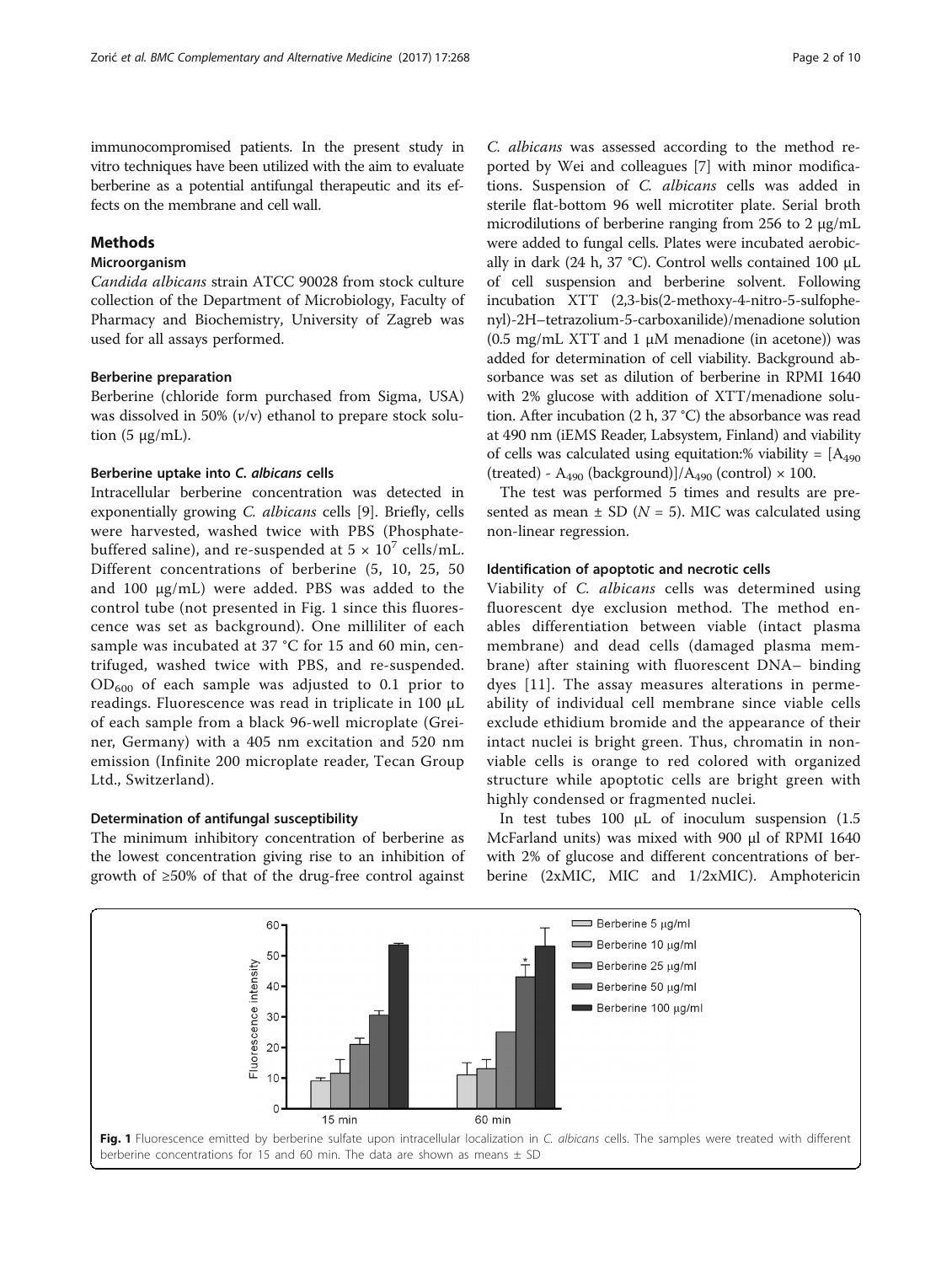(1 μg/mL) treated cells served as positive control. The samples were incubated at 35 °C for 3 h. DNA– binding dyes (ethidium bromide and acridine orange) were added to the samples at a final concentration of 100 μg/mL (1:1; v/v). Samples were analysed under fluorescent microscope.

## Inhibition of germ-tube formation

The test organism C. albicans was cultured on Sabouraud 2%  $(w/v)$  glucose agar (Merck, Germany) for 24 h at 37 °C, aerobically. Inoculum suspension (0.5 McFarland units, nephelometer, bioMerioux, France) for the assay was prepared from fresh culture in physiological saline. The analysis was performed according to the method of Zuzarte et al. [[12](#page-8-0)] with slight modifications. Briefly, test tubes contained 100 μL of inoculum suspension and 900 μL of N-acetyl-D-glucosamine (NAcDG), Leeʾs medium, Spiders medium or yeast-potato-dextrose broth  $(YPD) + 10\%$  ( $v/v$ ) foetal bovine serum (FBS) with 17.75, 8.75or 4.375 μg/mL berberine. Negative control contained no cells. The samples were incubated at 35 °C for 5 h. Number of yeast cells with germ-tubes, versus nongerminated cells were determined in Neubauer chamber using phase-contrast microscopy.

#### Modulation of membrane ergosterol content

The inhibition of ergosterol synthesis was determined in inoculums prepared from fresh cultures of C. albicans with different concentrations of berberine (2xMIC, MIC and 1/2xMIC) according to the method of Kumar and Shukla [\[13](#page-8-0)]. Sample treated with voriconazole (4 μg/mL) served as positive control. The samples were incubated at 37 °C for 18 h on orbital shaker (170 rpm) aerobically. Following incubation the cells were harvested by centrifugation (2700×g, 5 min) and the weight of the cell pellet was determined. Freshly prepared alcoholic potassium hydroxide solution (25% m/v, 3 mL) was added to each pellet and vortexed vigorously for 1 min. Obtained cell suspensions were transferred to borosilicate glass tubes and incubated for one hour at 85 °C in a water bath and then allowed to cool. The sterol extraction was enabled by addition of water: n-heptane mixture  $(1:3 \frac{v}{v})$ followed by vortexing (3 min). The produced heptane layer was transferred to a new borosilicate glass tube with screw-cap. Prior to acquisition, 0.6 mL of sterol extract was diluted in 100% ethanol (1:5) and then scanned between 240 and 300 nm at 5 nm intervals (Varian Cary 1 UV-VIS spectrophotometer, Agilent, USA). Characteristic four-peaked curve is indicative for the presence of ergosterol and the late sterol intermediate 24(28) dehydroergosterol (DHE), while the absence of detectable ergosterol in extracts is presented by a flat line. In addition, dosedependent decrease in the height of the absorbance peaks may be seen and corresponds to a decrease in ergosterol

concentration. In our experiments we calculated the ergosterol content as a percentage of the wet weight of the cell using equations:

| $\%$ ergosterol + $\%24(28)$ DHE = $ (A_{281.5}/290)$ x F $ /$ cell mass |
|--------------------------------------------------------------------------|
| %24(28) DHE = $[(A_{230}/518) \times F]/cell$ mass                       |
| $\%$ ergosterol = [ $\%$ ergosterol + $\%$ 24(28) DHE]- $\%$ 24(28) DHE, |

where F is the factor of sample dilution in ethanol (1:5) and 290 and 518 are the E values (in percentages per centimeter) determined for crystalline ergosterol and 24 (28) DHE, respectively.

## Modulation of cell membrane permeability

The effect of berberine on C. albicans cells was further evaluated at the level of cell membrane integrity using the method of Khan and coworkers [\[14\]](#page-8-0). To analyze the possible effect of berberine on the cell wall, we tested the releasing of the crucial cell content using spectrophotometric measurement of cell supernatant at 260/280 nm (corresponding to nucleic acids and proteins). Cell suspensions prepared from fresh cultures of C. albicans  $(2.5 \times 10^7 \text{ CFU/mL})$  were treated with different concentrations of berberine (10xMIC, 2xMIC and MIC) for different time intervals (1 h, 3 h, 6 h, 12 h, and 24 h). Positive control was performed with voriconazole (4 μg/mL). After incubation period, the samples were centrifuged (1250 rpm, 2 min) and the release of cellular material in the supernatants was determined (Biospec Nano, Shimadzu, USA).

# Depolarisation of plasma membrane

The effect of berberine treatment on vitality of C. albicans cells was investigated using bis-(1,3-dibutylbarbituric acid) trimethine oxonol  $[DiBAC_4(3)]$  (Molecular Probes, USA) dye [[15](#page-8-0)]. This method allows monitoring of possible changes in the polarisation state of the cell membrane.

The dye  $DiBAC<sub>4</sub>(3)$  (final concentration 2  $\mu$ g/mL) was added to the aliquots of cell suspensions  $(10^7 \text{ CFU/mL})$ pretreated (60 min) with different concentrations of berberine (1/2xMIC, MIC and 10xMIC).The incubation with the dye lasted 1 h in the dark following washing with PBS. Fluorescence intensity was measured with 488 nm excitation and 510 nm emission (Infinite 200 microplate reader, Tecan Group Ltd., Switzerland).

# Determination of lipid peroxidation in whole cell

To determine the level of lipid peroxidation, malondialdehyde (MDA) level was measured by reaction with thiobarbituric acid reactive substances (TBARS) [\[15](#page-8-0)]. After treatment with berberine  $(1/4xMIC, 1/2 \times MIC,$ MIC) for 4 h *C. albicans* cell suspension was centrifuged (12,000×g, 5 min), the pellet was re-suspended in lyses buffer (2% Triton-X 100, 1% SDS, 100 mM NaCl,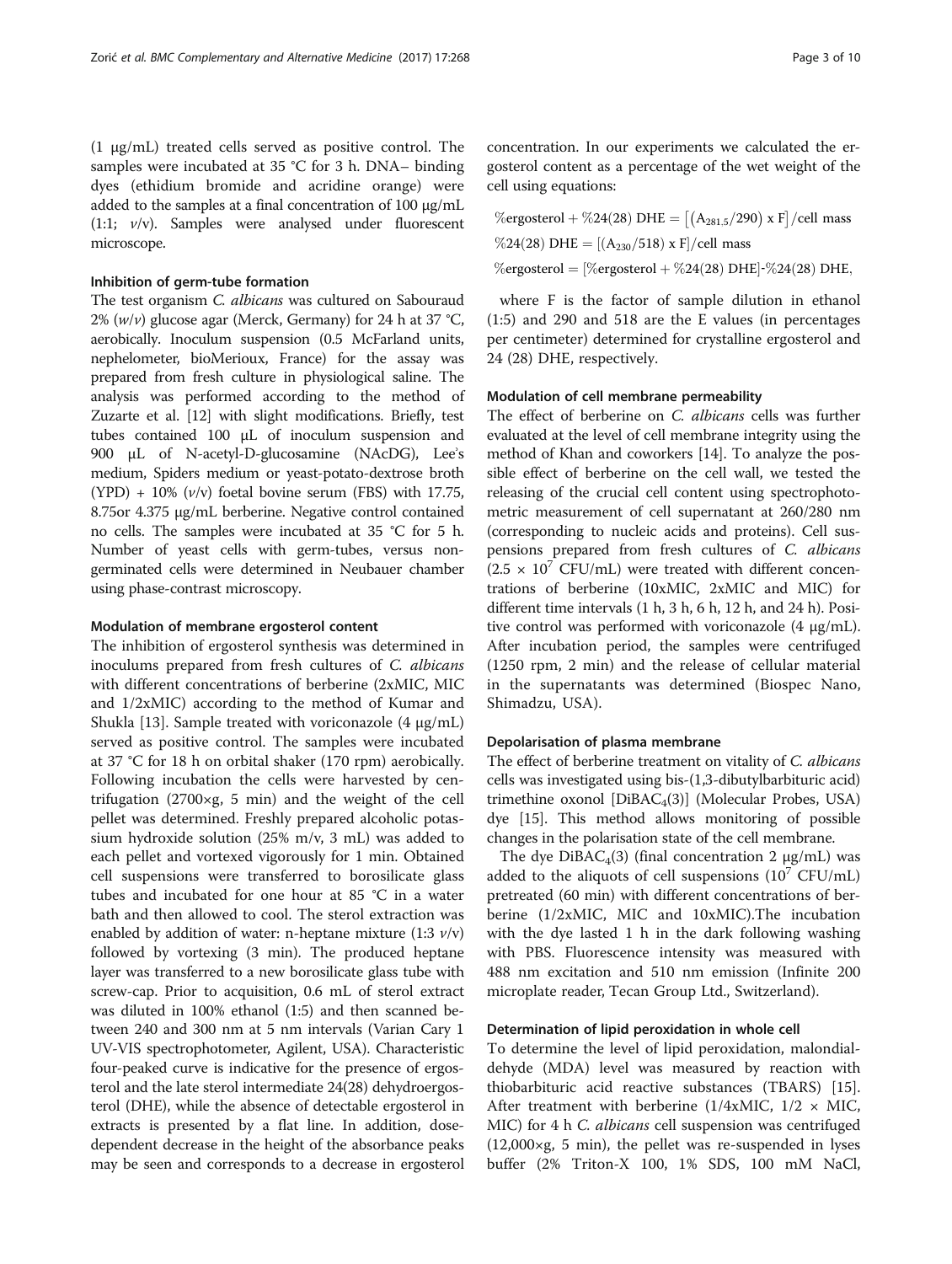10 mM Tris–HCl, 1 mM EDTA [pH 8.0]) and sonicated on ice. Following centrifugation (12,000×g, 2 min) thiobarbituric acid (TBA,  $0.5\%$   $w/v$ ) solution in trichloroacetic acid (TCA, 5%) was added (1:1) to the supernatant. The mixture was heated (95 °C, 60 min) and then cooled on ice. Following centrifugation (10,000×g, 10 min, 4 °C) the absorbance of the supernatant fraction was determined at a wavelength of 532 nm and 600 nm. All experiments were done in triplicate. The protein level was determined using BSA as standard [[16\]](#page-9-0).

# Determination of lipid peroxidation in plasma membrane preparation

To determine the level of lipid peroxidation of plasma membranes of C. albicans cells malondialdehide (MDA) level was measured as described above [\[15\]](#page-8-0).

Cells were grown in YPD broth containing different concentrations of berberine ( $1/4 \times$  MIC,  $1/2 \times$  MIC, MIC) at 30 °C with shaking. Following cell disruption (homogenizing buffer: 2 mM EDTA, 20% glycerol  $(v/v)$ , 1 mM phenylmethylsulphonyl fluoride (PMSF) and 50 mM Tris, pH 7.5), homogenate was centrifuged twice (2000×g, 10 min) with washing between. The pelet was resuspended and the plasma membrane fractions were obtained by centrifugation (55,000×g, 45 min). The pellet containing plasma membranes was suspended (20% glycerol v/v, 0.5 mM EDTA, 0.5 mM PMSF, 10 mM HEPES, pH 7.0) and washed once by centrifugation and stored until assay. The protein level was determined using BSA as standard [[16](#page-9-0)].

# Measurement of ROS levels

The effect of berberine  $(1/2xMIC$  and  $1 \times MIC)$  treatment on intracellular ROS levels in C. albicans cells was assessed using the fluorescent dye chloromethyldichlorodihydrofluorescein diacetate (CM-H<sub>2</sub>DCFDA) [[17\]](#page-9-0). Briefly, after treatment with different concentrations of berberine CM-H<sub>2</sub>DCFDA (final concentration: 20 μM) was added to the cells and incubated (37 °C, 1 h). Fluorescence intensity was measured with a 485 nm excitation and 535 nm emission (Infinite 200 microplate reader, Tecan Group Ltd., Switzerland).

# Statistical analysis

The experiments were performed as triplicates at least three times at independent occasions. Results are presented as the mean  $\pm$  standard deviation where appropriate. Statistical analyses were performed using GraphPad Prism 4.0 software and  $p < 0.05$  was considered statistically significant.

# Results

# Berberine uptake into C. albicans cells

To test the possible accumulation of berberine inside the C. albicans cells we exposed them to berberine at

different concentrations and two time points. The results (Fig. [1](#page-1-0)) showed an almost linear increment of fluorescence intensity along with dose increase (dose-dependent berberine accumulation). It is also observed that berberine accumulation at a dose 50 μg/mL is time-dependent (augmentation of fluorescence intensity following 60 minversus 15 min-treatment).

## Determination of antifungal susceptibility

Using tetrazolium salt (XTT) reduction assay, the viability of C. albicans cells treated with serial, two-fold dilution of berberine is shown in Fig. 2. Using non-linear regression, drop of viability up to 50% in comparison to the control (untreated) cells was estimated as MIC. Determined MIC value was 17.75 μg/mL.

# Identification of apoptotic and necrotic cells

Quantitative fluorescent-dye exclusion test was used to assess cell death of C. albicans treated with berberine in vitro for 3 h. Results of the assay show that berberine significantly ( $p < 0.05$ , Pearson chi-square test) reduced cell viability compared to the negative control at all concentrations used  $(1/2 \times$  MIC; MIC; 2xMIC). (Table [1](#page-4-0)) The observed effect was concentration dependent (Pearson chi-square test  $p < 0.05$ ).

# Inhibition of germ-tube formation

After incubation at 35 °C for 5 h statistically significant  $(p < 0.05)$  inhibition of morphological transition of C. albicans cells to its filamentous form was observed for samples treated with two concentrations  $(1/2 \times MIC$ 

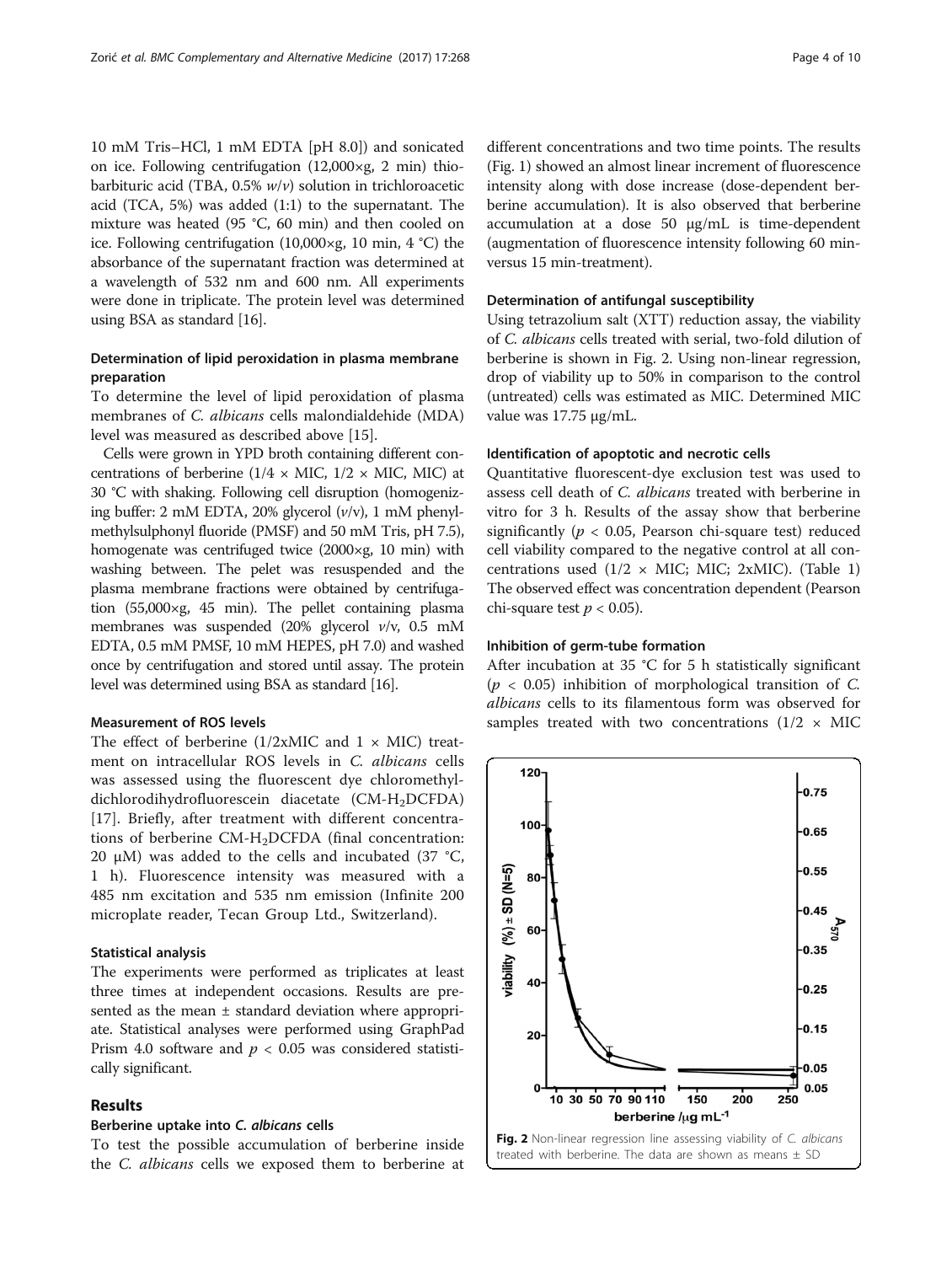| Sample        | Viable<br>cells (%) | Non-viable cells                          |                                       |                          |
|---------------|---------------------|-------------------------------------------|---------------------------------------|--------------------------|
|               |                     |                                           | Apoptosis (%)                         | Necrosis (%)             |
| $1/2$ MIC     | $88.7 + 2.1$        | $11.3 \pm 2.1$ <sup>MIC,2xMIC,NC,PC</sup> | $7.7 \pm 1.5$ MIC, $2 \times$ MIC, PC | $3.7 \pm 2.5^{2xMIC,PC}$ |
| <b>MIC</b>    | $75.3 + 2.5$        | $24.7 \pm 2.5^{2xMIC,NC,PC}$              | $18.0 \pm 1.7^{2 \times MIC, NC, PC}$ | $6.7 + 1.2^{\text{NC}}$  |
| $2\times$ MIC | $62.3 + 9.7$        | $37.7 + 9.7^{\text{NC}}$                  | $28.3 + 10.3^{\text{NC}}$             | $9.3 + 0.6^{\text{NC}}$  |
| PC            | $56.0 \pm 4.6$      | $44.0 + 4.6^{\text{NC}}$                  | $35.3 \pm 2.3$ <sup>NC</sup>          | $87 + 25^{\text{NC}}$    |
| <b>NC</b>     | $94.7 + 1.2$        | $5.3 + 1.2$                               | $4.0 + 1.7$                           | $1.3 \pm 0.6$            |

<span id="page-4-0"></span>Table 1 Results of the quantitative fluorescent assay for simultaneous identification of apoptotic and necrotic cells in C. albicans ATCC 90028 treated with berberine in vitro for 3 h

300 cells per sample per each experimental point were analysed. Mean values  $\pm$  SD are shown. MIC minimal inhibitory concentration, PC positive control, NC negative control (RPMI). Statistical significance of data was evaluated using  $\chi^2$  test. The level of statistical significance was set at  $P < 0.05$ . The abbreviations next to the means indicate from which groups the relevant group differs with statistical significance

and $1/4 \times$  MIC) of berberine in comparison to the negative control. According to data shown in Fig. 3, the inhibitory effect of berberine at concentration 8.75 μg/mL (¼xMIC) was noticed in media containing NAcDG and Spider's medium. On the other hand, in Lee's media and in YPD media with addition of 10% of fetal bovine serum the effect of berberine was less pronounced. The results suggest that berberine affects two different metabolic pathways which regulate budded-to-hypha transition in vitro.

#### Modulation of membrane ergosterol content

The effect of berberine on the membrane of C. albicans cells was assessed using ergosterol synthesis assay. Figure [4](#page-5-0) shows modulation of ergosterol biosynthesis at  $1/2 \times$  MIC, MIC and 2xMIC concentration of berberine. Berberine modulates ergosterol content significantly ( $p < 0.05$ ) in a concentration dependent manner. At the lowest concentration ( $1/2 \times$  MIC) berberine caused 39% reduction in total sterol content, while two other concentrations produced a reduction of 84 and 87%, respectively.

## Modulation of cell membrane permeability

We measured the effect of berberine on cell permeability and integrity of cell membranes. Spectrophotometric measurements of intracellular components that absorb at 260 nm (nucleotides) and 280 nm (protein) in the cell supernatant revealed time- and dose-dependent effect of berberine on the cell membrane permeability. The results show release of intracellular components to the extracellular compartment (Fig. [5](#page-6-0)). As shown in Fig. [5](#page-6-0) berberine, at all concentrations tested, significantly damaged the fungal cell wall within 60 min of treatment causing subsequent increase in DNA/RNA and protein content in extracellular media. Similar trend was observed at other time points with two lower berberine concentrations while the highest berberine concentration (10  $\times$  MIC) caused membrane damage within the first hour of treatment. This effect was similar to the

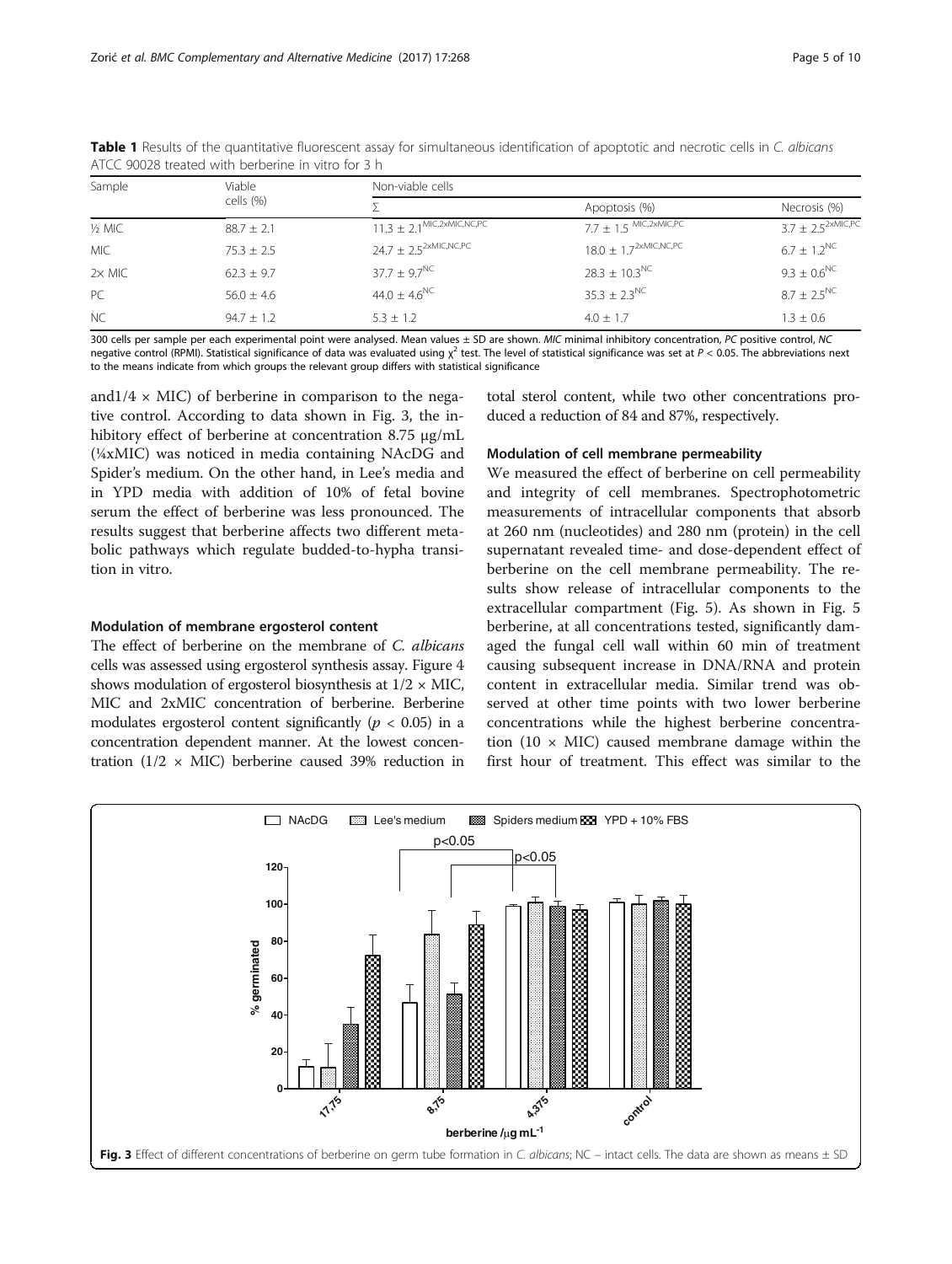effect of voriconazole, which served as positive control. It seems that berberine at highest concentration used, similar to voriconasole, produced maximal possible damage. On the other hand, two lower berberine concentrations reached its plateau of action following 12 h treatment period (there is no further increase in the cellular content outside the cells in following time points assessed and therefore only the last point -24 h - is shown on the graph).

## Depolarisation of plasma membrane

We used  $DiBAC<sub>4</sub>(3)$ , dye which permeates depolarized cell membranes and binds to intracellular proteins with consequent fluorescence enhancement, to further asses the effect of berberine on the membrane of C. albicans cells. Staining of C. albicans with this dye revealed a significant ( $p < 0.05$ ) increase in the relative fluorescent units in cell suspensions incubated for 1 h with berberine at all three concentrations (Fig. [6\)](#page-7-0). The effect was dose-dependent (slight increase of relative fluorescent units with a dose increase) although there was no significant change between different concentrations used.

# Lipid peroxidation levels

Upon the treatment of C. albicans cells with berberine (three different concentrations) the results showed enhancement of lipid peroxidation levels. Moreover, we isolated the membranes of those cells and the peroxidation level of membrane lipids of C. albicans cells showed that berberine up-regulates significantly ( $p < 0.05$ ) MDA levels in all treated groups  $(1/4 \times$  MIC,  $1/2 \times$  MIC, and MIC).

Level of ROS following berberine treatment in C. albicans

Changes in ROS generation upon berberine treatment of C. albicans cells was assessed using fluorescent molecule CM-H2DCFDA which is sensitive to redox changes. The dye enters the cells and upon deacetylation into dichlorofluorescein emits fluorescence upon oxidation by ROS.

Berberine enhanced fluorescence (which reached statistical significance following the treatment with MIC concentration) indicating generation of ROS in treated cells (Fig. [7\)](#page-7-0).

# **Discussion**

There is a large gap between needs and available treatments especially in terms of antimicriobial drugs and there are significant efforts to fill this gap with substances of natural origin [\[1](#page-8-0), [2\]](#page-8-0). One of the hard-to-treat infections is candidiasis and, based on the previous studies [[9, 10](#page-8-0)], our search has been directed to the effectiveness and explanation of mechanisms of action of alkaloid berberine. We show that berberine may enter  $C$ . albicans cell (Fig. [1](#page-1-0)) and may act not only from extracellular site but also inside the fungus cell, having significant antifungal activity against C. albicans with MIC value of 17.75 μg/mL.

C. albicans is a polymorphic fungus and is able to covert to the filamentous form what represents a virulence mechanism which plays an important function in host tissue invasion and resistance to phagocytosis [[18\]](#page-9-0). It has been reported that fungal invasion is facilitated more by the transition between yeast cells and filamentous growth than by yeast growth itself [[19\]](#page-9-0). Morphogenetic transition is a phenomenon which occurs in response to external stimuli including elevated temperature or pH, nitrogen and/or carbon starvation, and the presence of the host macrophages [[20\]](#page-9-0). We tested the effect of berberine against *C. albicans* in variety of hyphal-inducing media and observed inhibition of filamentation in all media used. However berberine was less effective in YPD media supplemented with 10% FBS suggesting that serum constituents may affect tested compound or interfere with its action. Most prominent berberine effect was observed at subMIC concentration when culturing in NAcDG containing media in which MAPK pathway of morphogenesis is triggered. Berberine also inhibited germ-tube formation of C. albicans cells in sub-MIC concentration in Spider's medium where the transition is mediated by cAMP-PKA pathway. Namely, inhibition of germ-tube formation of C. albicans by berberine was stronger at sub-MIC concentration in media where MAPK and cAMP-PKA pathways of budded-to-hypha transition are employed. On the other hand, in Lee's media (Cph2 to Tec1 regulation of hyphal transition) and in yeast-potato-dextrose media with addition of 10% of fetal bovine serum the effect of berberine was less pronounced. This implies the interference of berberine in metabolic pathways what needs further clarification [\[20](#page-9-0)].

Anti-Candida activity was assessed with fluorescentdye exclusion test which enables differentiation between viable blastospores, which exclude ethidium bromide having bright green nuclei with an intact structure, and non-viable cells which have orange to red chromatin

<span id="page-5-0"></span>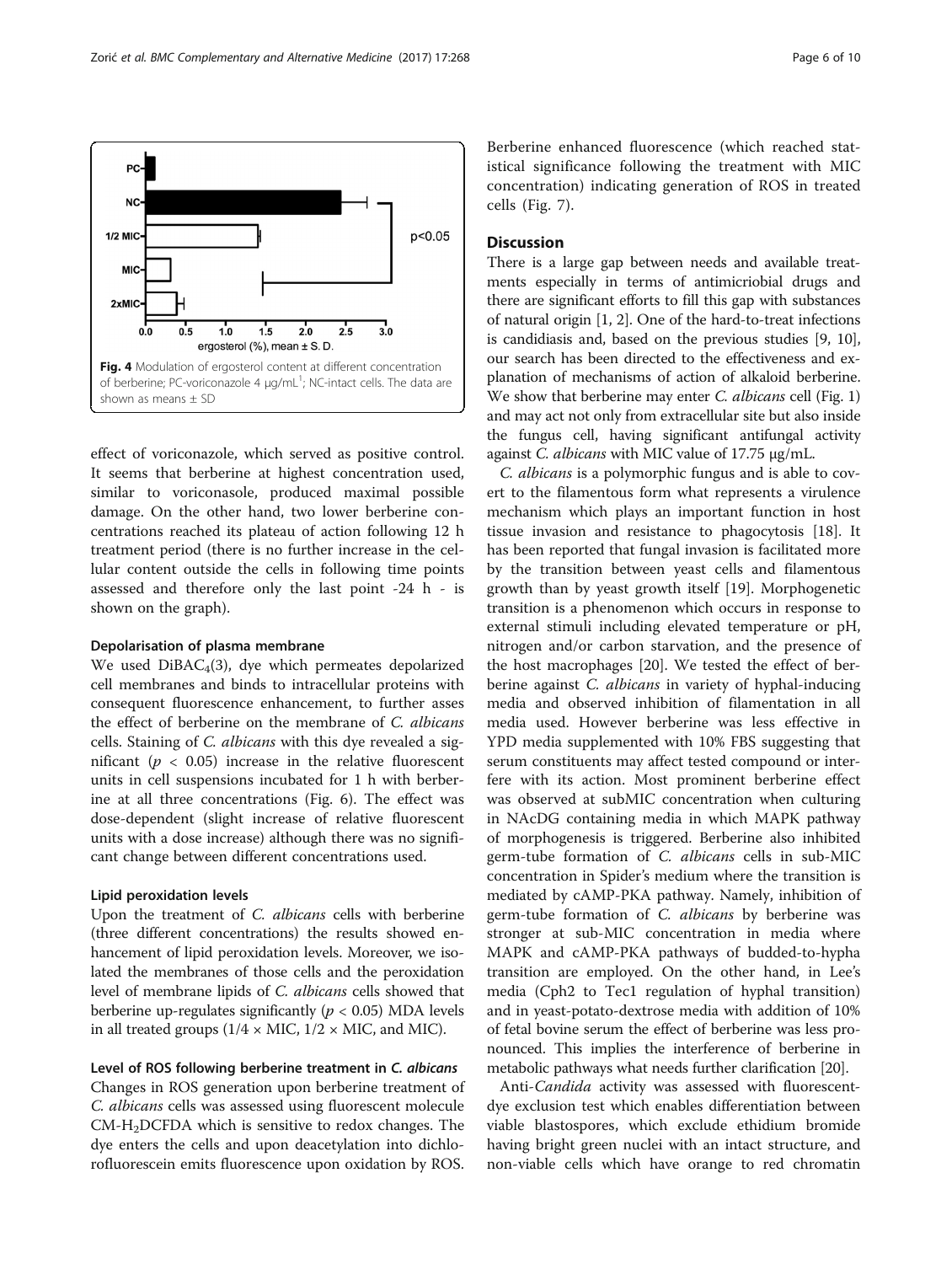<span id="page-6-0"></span>

with organized structure. Apoptotic cells are bright green with highly condensed or fragmented nuclei [\[21](#page-9-0)]. Penetration of ethidium bromide into the cell indicates disruption of the membrane integrity as a possible mechanism of berberine action. Berberine also induced time- and dose- dependent leakage of DNA and proteins from inner to the extracellular space (Fig. 5). Namely, leakage of low molecular weight cytoplasmic components may be an indicator of the membrane disorganization [[22](#page-9-0)]. Similar was noticed for S. agalactiae where berberine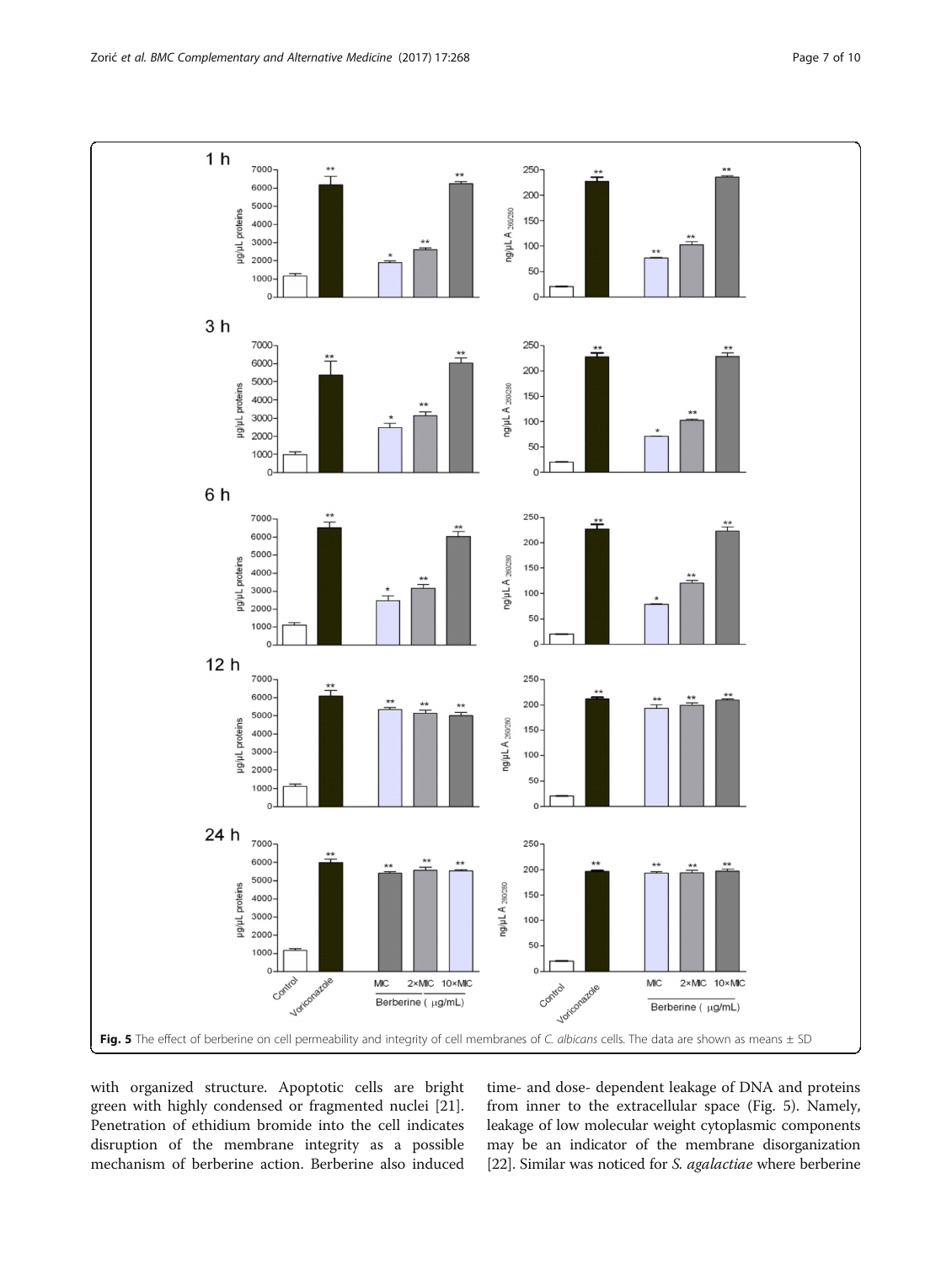induced serious damage of cell membrane and cell wall, and consequently resulted in the reduction of protein materials within the cells [[23](#page-9-0)]. We used anionic lipophilic dye  $DiBAC<sub>4</sub>(3)$  to assess the effect of berberine on the membrane potential as cells at physiological state exclude the dye (negative internal charge) and damaged cells have depolarized membrane and the dye enters the cell, binds to the lipid-rich intracellular components causing increase in the fluorescence. Our experiments showed dosedependent increase in relative fluorescence units (Fig. 6) in the berberine-treated cells and strengthen our hypothesis on the possible effect of berberine on the

250

200

150

100

50

 $\Omega$ 

Control

**SILARIES** 

whole cell

C Walle

**ANG** 

nmol TBARS/ mg protein

<span id="page-7-0"></span>

activity at cell membrane subsequently leading to the cell death, probably due to apoptosis [\[17](#page-9-0), [24\]](#page-9-0) as indicated in a study on fluconazole-resistant strains [\[10](#page-8-0)]. Data presented indicate that berberine may cause apoptosis in C. albicans cells as studies suggest that ROS accumulation induces and/or regulates the induction of apoptosis in yeasts [[17, 25\]](#page-9-0).

Ergosterol maintains membrane fluidity and is involved in membrane lipid arrangement. Decrease in its content following berberine treatment may lead to the loss of membrane permeability and thus induce cell vulnerability or even cell death [\[26](#page-9-0), [27\]](#page-9-0).

Using TBARS assay we showed the accumulation of reactive species including hydroxyperoxides and aldehydes, which are indicators of lipid damage [[28](#page-9-0)]. The significant increase of TBARS in berberine treated cells, and specifically in their membrane preparation (Fig. 8), is a sign of an oxidative stress. These results are in line with the analyses of ethidium bromide incorporation into the cells (Table [1](#page-4-0)). Taken this together with the finding that berberine inhibits ergosterol synthesis (Fig. [4](#page-5-0)), berberine may have dual effect on the lipid peroxidation of the membrane content. Namely, ergosterol is needed not only for maintenance and regulation of the structural and functional integrity of the fungal membrane but also inhibits lipid peroxidation [\[29](#page-9-0)]. Thus, since berberine inhibits ergosterol and induces oxidative stress, it may have aggregated effect on lipid peroxidation levels in Candida cells. This mechanism of berberine action may also explain the permeabilisation of the membrane and the incorporation of ethidium bromide. To further characterize the effect of berberine regarding these events in Candida cells it would be needed to assess activity levels of SOD and catalase as a response and a defense mechanism at enhanced ROS levels [\[14](#page-8-0), [17](#page-9-0), [27](#page-9-0), [30](#page-9-0)]. Namely, all organisms/cells are permanently affected by





**NAME** 

Control

LIZ MIC

membrane preparation

**ANC** 

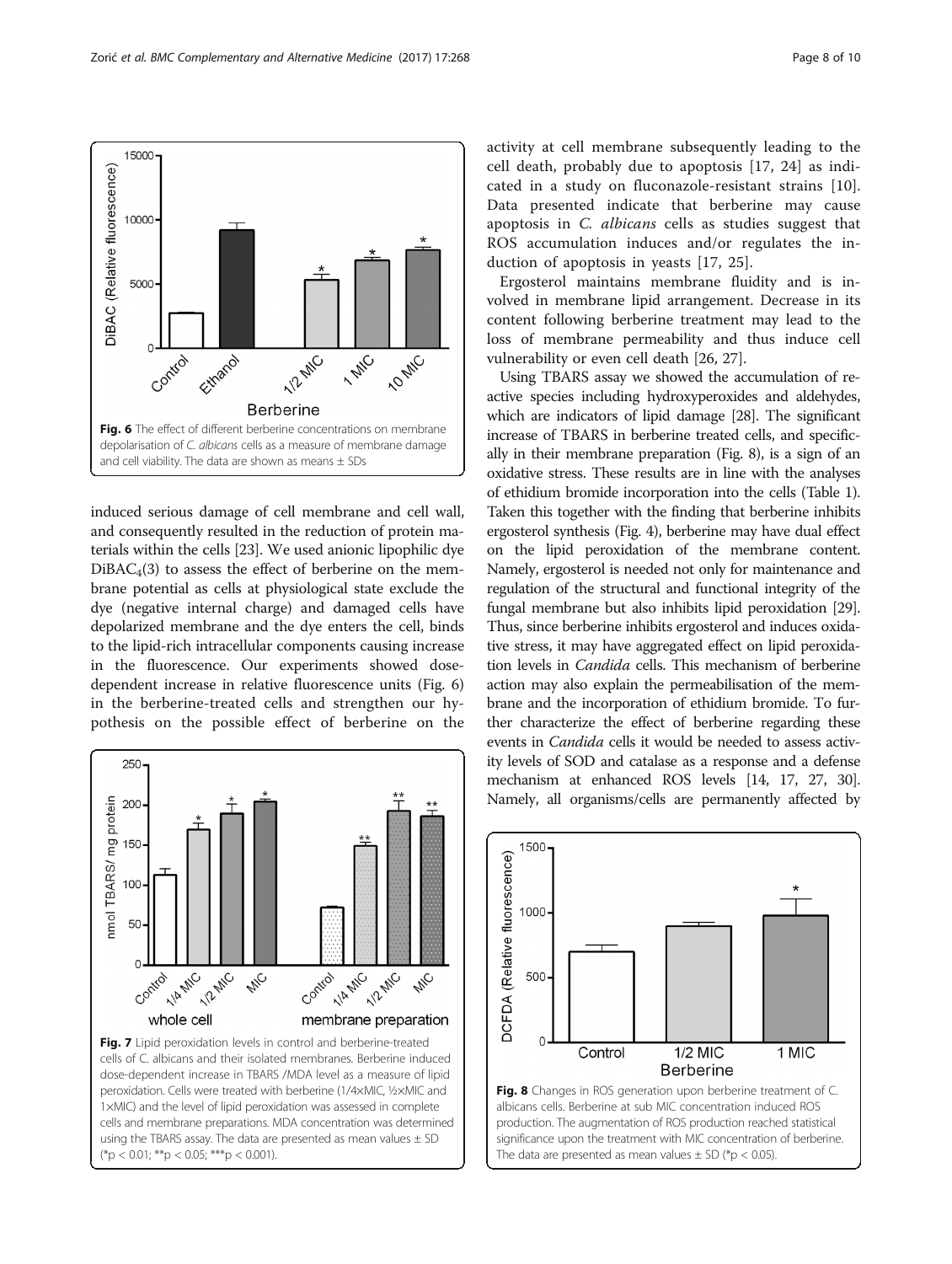<span id="page-8-0"></span>reactive oxygen and nitrogen species but oxidative stress and its consequences occur only when the cell is not able to overcome its "overload"[[31](#page-9-0)]. C albicans plasma membrane is composed of app 70% polyunsaturated lipids [\[32](#page-9-0)]. High level of lipid peroxidation products following different noxious is predictable [11, [33](#page-9-0)]. Moreover, lipid peroxidation may lead to the functional and functional changes of the plasma membrane, and at higher extent, to the cell death [[24](#page-9-0), [27](#page-9-0), [34](#page-9-0)]. In addition, Dhamgaye and colleagues [9] showed that berberine treatment results in dysfunctional mitochondria, which was evident from its slow growth in non-fermentative carbon source. They also showed poor labeling of treated cells with mitochondrial membrane potential sensitive probe [9] confirming further possible use of berberine as antifungal drug.

Our findings suggest that berberine may change sterol profile of yeast by causing inhibition of ergosterol biosynthesis. Berberine also induces lipid peroxidation which may be one of the mechanisms involved in its Candida-cidal activity.

# Conclusions

Based on the results presented, we conclude that berberine induces mechanisms involved in its Candida-cidal activity probably mainly at the level of the cell membrane. Therefore it seems that berberine may serve as an alternative for the treatment and/or prevention of candidiasis.

#### Abbreviations

ATCC: American type culture collection; BCA: Bicinchoninic acid; CFU: Colony-forming unit; DCFDA: 2′,7′-Dichlorodihydrofluorescein diacetate; DHE: Dehydroergosterol; DiBAC4: Bis-(1,3-Dibarbituric acid)-trimethine oxanol; DNA: Deoxyribonucleic acid; EDTA: Ethylenediaminetetraacetic acid; EUCAST: European committee on antimicrobial susceptibility testing; FBS: Fetal bovine serum; HEPES: (4-(2-hydroxyethyl)-1-piperazineethanesulfonic acid; MDA: malondialdehyde; MDR: Multidrug-resistant; MIC: Minimum inhibitory concentration; MRSA: Methicillin-resistant Staphylococcus aureus; NacDG: N-Acetyl-D-Glucosamine; PBS: Phosphate-buffered saline; PMSF: phenylmethylsulphonyl fluoride; ROS: Reactive oxygen species; RPMI: Roswell park memorial institute; SOD: Superoxide dismutase; TBARS: Thiobarbituric acid reactive species; TCA: Trichloroacetic acid; XTT: 2,3-Bis-(2-methoxy-4-nitro-5-sulfophenyl)-2H–tetrazolium-5 carboxanilide salt; YPD: Yeast potato dextrose

#### Acknowledgements

Authors are thankful to Mrs. Stefica Babic for technical assistance. Valuable help of Mr. Jake Raguz, native English speaker, is appreciated.

#### Funding

No funding.

#### Availability of data and materials

The datasets supporting the conclusions of this article are presented in the paper.

#### Authors' contributions

NZ, IB, MJ and JV carried out the study; IK and JV designed the experiments and wrote the manuscript; IK and ST supervised the work; IK provided the yeast strain; all authors read and approved the final manuscript.

# Competing interests

The authors declare that they have no competing interests.

# Consent for publication

Not applicable in this section.

#### Ethics approval and consent to participate

Not applicable in this section.

#### Publisher's Note

Springer Nature remains neutral with regard to jurisdictional claims in published maps and institutional affiliations.

#### Author details

<sup>1</sup> Agency for Medicinal Products and Medical Devices of Croatia, Ksaverska cesta 4, 10000 Zagreb, HR, Croatia. <sup>2</sup>University of Zagreb, Faculty of Pharmacy and Biochemistry, Zagreb, Croatia.<sup>3</sup> Department of Molecular Medicine, Ruđer Bošković Institute, POB 180, 10000 Zagreb, Croatia.

#### Received: 7 November 2016 Accepted: 8 May 2017 Published online: 17 May 2017

#### References

- Roser E, Gründemann C, Engels I, Huber R. Antibacterial in vitro effects of preparations from Anthroposophical medicine. BMC Complement Altern Med. 2016; doi[:10.1186/s12906-016-1350-3](http://dx.doi.org/10.1186/s12906-016-1350-3).
- 2. Blumenthal M. The complete German commission E monographs therapeutic guide to herbal medicine. Austin, TX: American Botanical Council; 1998.
- 3. Yu HH, Kim KJ, Cha JD, Kim HK, Lee YE, Choi NY, You YOJ. Antimicrobial activity of berberine alone and in combination with ampicillin or oxacillin against methicillin-resistant Staphylococcus aureus. Med Food. 2005; doi:[10.1089/jmf.2005.8.454.](http://dx.doi.org/10.1089/jmf.2005.8.454)
- 4. Chu M, Xiao R, Yin Y, Wang X, Chu Z, Zhang M, Ding R, Wang Y. Berberine: a medicinal compound for the treatment of bacterial infections. Clin Microbial. 2014; doi[:10.4172/2327-5073.1000150.](http://dx.doi.org/10.4172/2327-5073.1000150)
- 5. Han Y, Lee JH. Berberine synergy with amphotericin B against disseminated candidiasis in mice. Biol Pharm Bull. 2005;28(3):541–4.
- 6. Quan H, Cao YY, Xu Z, Zhao JX, Gao PX, Qin XF, Jiang YY. Potent in vitro synergism of fluconazole and berberine chloride against clinical isolates of Candida albicans resistant to fluconazole. Antimicrob Agents Chemother. 2006; doi[:10.1128/AAC.50.3.1096-1099.2006](http://dx.doi.org/10.1128/AAC.50.3.1096-1099.2006).
- 7. Wei GX, Xu X, Wu CD. In vitro synergism between berberine and miconazole against planktonic and biofilm Candida cultures. Arch Oral Biol. 2011; doi[:10.1016/j.archoralbio.2010.11.021.](http://dx.doi.org/10.1016/j.archoralbio.2010.11.021)
- 8. Jin J, Hua G, Meng Z, Gao P. Antibacterial mechanisms of berberine and reasons for little resistance of bacteria. Chin Herb Med. 2011; doi[:10.3969/j.](http://dx.doi.org/10.3969/j.issn.1674-6384.2011.01.007) [issn.1674-6384.2011.01.007](http://dx.doi.org/10.3969/j.issn.1674-6384.2011.01.007).
- 9. Dhamgaye S, Devaux F, Vandeputte P, Khandelwal NK, Sanglard D, Mukhopadhyay G, Prasad R. Molecular mechanisms of action of herbal antifungal alkaloid berberine in Candida albicans. PloS ONE. 2014. doi:[10.1371/](http://dx.doi.org/10.1371/journal.pone.0104554) [journal.pone.0104554.](http://dx.doi.org/10.1371/journal.pone.0104554)
- 10. da Silva AR, de Andrade Neto JB, da Silva CR, Campos RDS, Costa Silva RA, Freitas DD, do Nascimento FBSA, de Andrade LND, Sampaio LS, Grangeiro TB, Magalhães HIF, Cavalcanti BC, de Moraes MO, Nobre Júnior HV. Berberine antifungal activity in fluconazole-resistant pathogenic yeasts: action mechanism evaluated by flow cytometry and biofilm growth inhibition in Candida spp. Antimicrob Agents Chemother. 2016. doi:[10.](http://dx.doi.org/10.1128/AAC.0184615) [1128/AAC.01846](http://dx.doi.org/10.1128/AAC.0184615)–15.
- 11. Zorić N, Horvat I, Kopjar N, Vučemilović A. Kremer, Tomić S, Kosalec I. Hydroxytyrosol expresses antifungal activity in vitro. Curr Drug Targets. 2013;14:992–8.
- 12. Zuzarte M, Vale-Silva L, Gonçalves MJ, Cavaleiro C, Vaz S, Canhoto J, Pinto E, Salgueiro L. Antifungal activity of phenolic-rich Lavandula multifida L. essential oil. Eur J Clin Microbiol Infect Dis. 2012. doi:[10.1007/s10096-011-](http://dx.doi.org/10.1007/s10096-011-1450-4) [1450-4.](http://dx.doi.org/10.1007/s10096-011-1450-4)
- 13. Kumar R, Shukla PK. Amphotericin B resistance leads to enhanced proteinase and phospholipase activity and reduced germ tube formation in Candida albicans. Fungal Biol. 2010; doi[:10.1016/j.funbio.2009.12.003](http://dx.doi.org/10.1016/j.funbio.2009.12.003).
- 14. Khan MSA, Ahmad I, Cameotra SS. Phenyl aldehyde and propanoids exert multiple sites of action towards cell membrane and cell wall targeting ergosterol in Candida albicans. AMB Express. 2013; doi:[10.1186/2191-0855-3-54.](http://dx.doi.org/10.1186/2191-0855-3-54)
- 15. Lowry OH, Rosebrough NJ, Farr AL, Randall RJ. Protein measurement with the Folin phenol reagent. J Biol Chem. 1951;193(1):265–75.